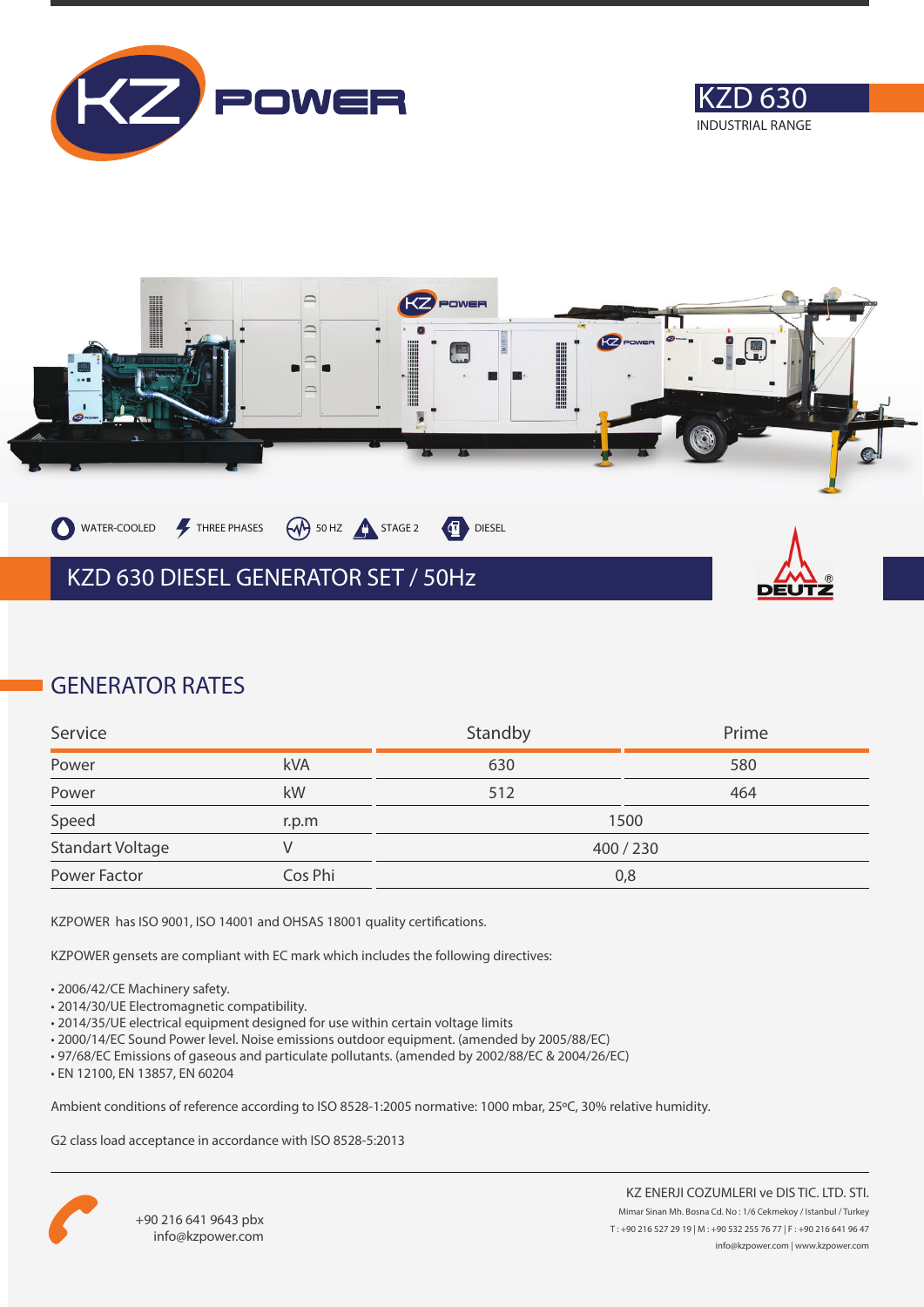



## **SPECIFICATIONS 50HZ / 1.500 rpm**

| Engine                                      |      | Specifications          |  |
|---------------------------------------------|------|-------------------------|--|
| <b>Rated Output</b><br>kW                   |      | 540                     |  |
| Manufacturer                                |      | <b>DEUTZ</b>            |  |
| Model                                       |      | BF8M1015CP-LA-G3        |  |
| <b>Engine Type</b>                          |      | 4 Stroke - Diesel       |  |
| <b>Injection Type</b>                       |      | Direct Injection        |  |
| <b>Aspiration Type</b>                      |      | Turbocharged            |  |
| Number of cylinders and arrangement         |      | In line                 |  |
| <b>Bore and Stroke</b>                      | mm   | 132/145                 |  |
| Displacement                                | L    | 15,874                  |  |
| Cooling System                              |      | WATER + %50 Antifreezze |  |
| Lube Oil Specifications                     |      | ACEA E3,E4,E5 (15W-40)  |  |
| <b>Compression Ratio</b>                    |      | 16.50:1                 |  |
| Fuel Consumption Standby (110%)             | 1/h  | 125,76                  |  |
| Fuel Consumption 100% PRP                   | 1/h  | 114,33                  |  |
| Fuel Consumption 75 % PRP                   | 1/h  | 85,75                   |  |
| Fuel Consumption 50 % PRP<br>1/h            |      | 57,17                   |  |
| Lube oil consumption with full load         |      | < 0.5                   |  |
| Total oil capacity including tubes, filters | г    | 48                      |  |
| Total coolant capacity                      |      | 93                      |  |
| Governor                                    | Type | Electronical            |  |
| Air Filter                                  | Type | Dry                     |  |
|                                             |      |                         |  |

| Alternator                              | Specifications          |
|-----------------------------------------|-------------------------|
| Manufacturer                            | <b>GENTECH</b>          |
| Model                                   | GNT-630                 |
| Poles                                   | $\overline{4}$          |
| Connection type (standard)<br>No.       | Star                    |
| <b>Total Harmonic Content</b>           | $<$ %2                  |
| Insulation                              | H Class                 |
| Enclosure (according IEC-34-5)<br>Class | IP 21/23                |
| Exciter system                          | Self-excited, brushless |
| Voltage regulator                       | A.V.R (Electronic)      |
| <b>Bracket type</b>                     | Single Bearing          |
| Coupling system                         | Flexible disc           |
| Efficiency (%)                          | %93,5                   |
| Voltage Output (VAC)                    | 230/400                 |
| Frequency (Hz)                          | 50                      |

#### Prime Power (PRP):

According to ISO 8528-1:2005, Prime power is the maximum power which a generating set is capable of delivering continuously whilst supplying a variable electrical load when operated for an unlimited number of hours per year under the agreed operating conditions with the maintenance intervals and procedures being carried out as prescribed by the manufacturer. The permissible average power output (Ppp) over 24 h of operation shall not exceed 70 % of the PRP.

#### Emergency Standby Power (ESP):

According to ISO 8528-1:2005, Emergency standby power is the maximum power available during a variable electrical power sequence, under the stated operating conditions, for which a generating set is capable of delivering in the event of a utility power outage or under test conditions for up to 200 h of operation per year with the maintenance intervals and procedures being carried out as prescribed by the manufacturers. The permissible average power output over 24 h of operation shall not exceed 70 % of the ESP.

#### Note:

All data based on operation to ISO 3046/1, BS 5514 and DIN 6271 standard reference conditions.



• All rotating parts are covered by metal mesh against damages

• Heavy duty water cooled diesel engine and brushless alternator • Solid steel base frame with minimum 8 hours base tank and

• AMF Control panel with digital-automatic main control module

• User Manual, Electrical Drawing and Gurantee certificate

Standard Generator Features

anti-vibration mountings

• Residential type silencer • Flexible exhaust compensator • Block water heater unit

• Battery charge redressor. Lead acid battery

• 50c Tropical radiator





+90 216 641 9643 pbx info@kzpower.com

KZ ENERJI COZUMLERI ve DIS TIC. LTD. STI. Mimar Sinan Mh. Bosna Cd. No : 1/6 Cekmekoy / Istanbul / Turkey T : +90 216 527 29 19 | M : +90 532 255 76 77 | F : +90 216 641 96 47 info@kzpower.com | www.kzpower.com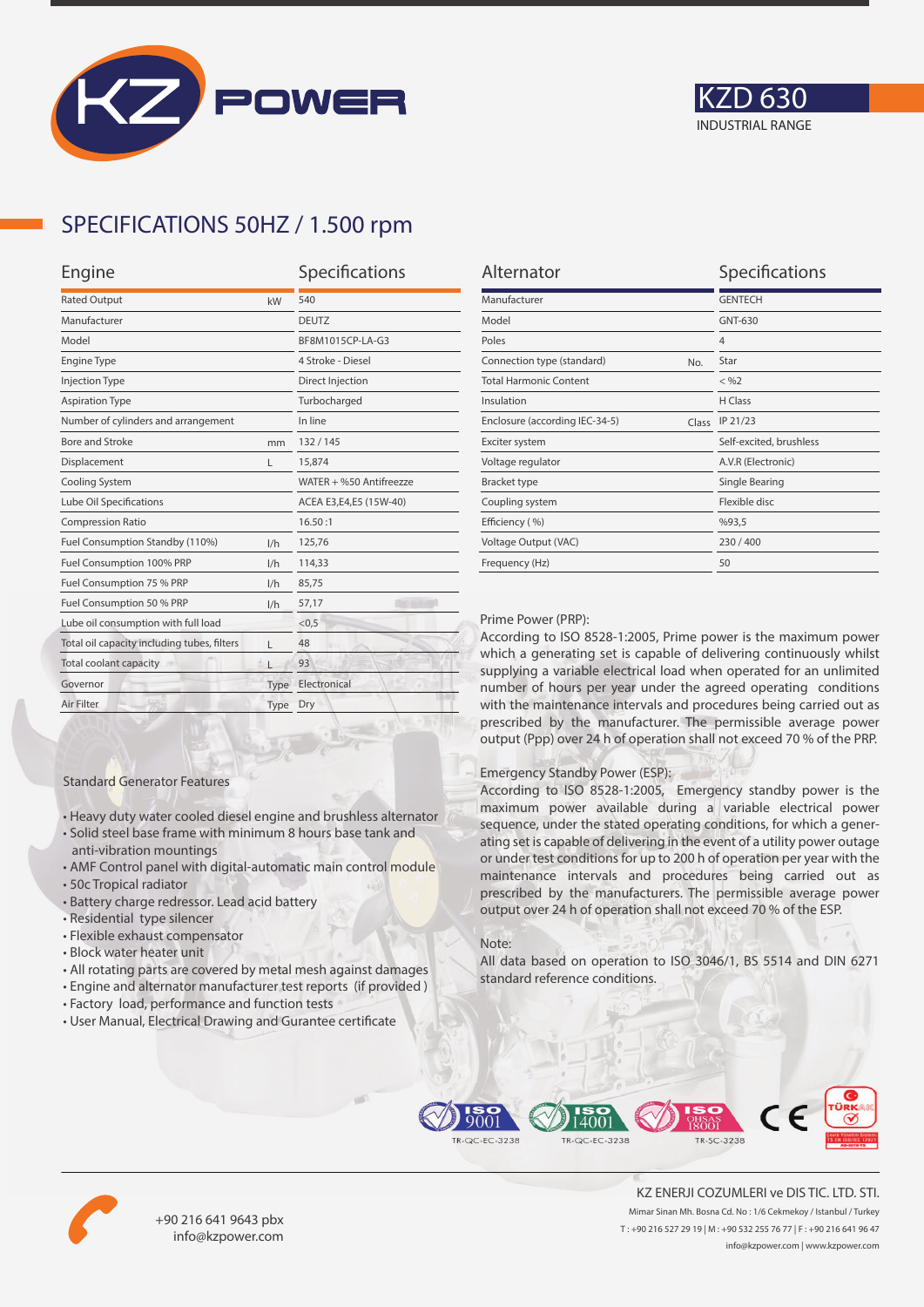



### **DIMENSIONS**





### **OPEN SET**

| WxLxH            | mm | 1600x3500x2680 |
|------------------|----|----------------|
| Weight           | kq | 3490           |
| <b>Fuel Tank</b> |    | 1000           |





### **CANOPIED**

| WxLxH            | mm | 1600x4000x2665 |
|------------------|----|----------------|
| Weight           | κg | 4150           |
| <b>Fuel Tank</b> |    | 1000           |

Sound Proof Canopy Specifications

- Special design for minimizing acoustic level
- Galvanized steel construction further protected by polyester powder coat paint
- Black finish stainless steel locks and hinges
- Control panel viewing window in a lockable access door
- Emergency stop push button (red) mounted on enclosure exterior
- Lifting, drag and jacking points on base frame
- Radiator fill via removable, flush mounted rain cap fitted with compression seal